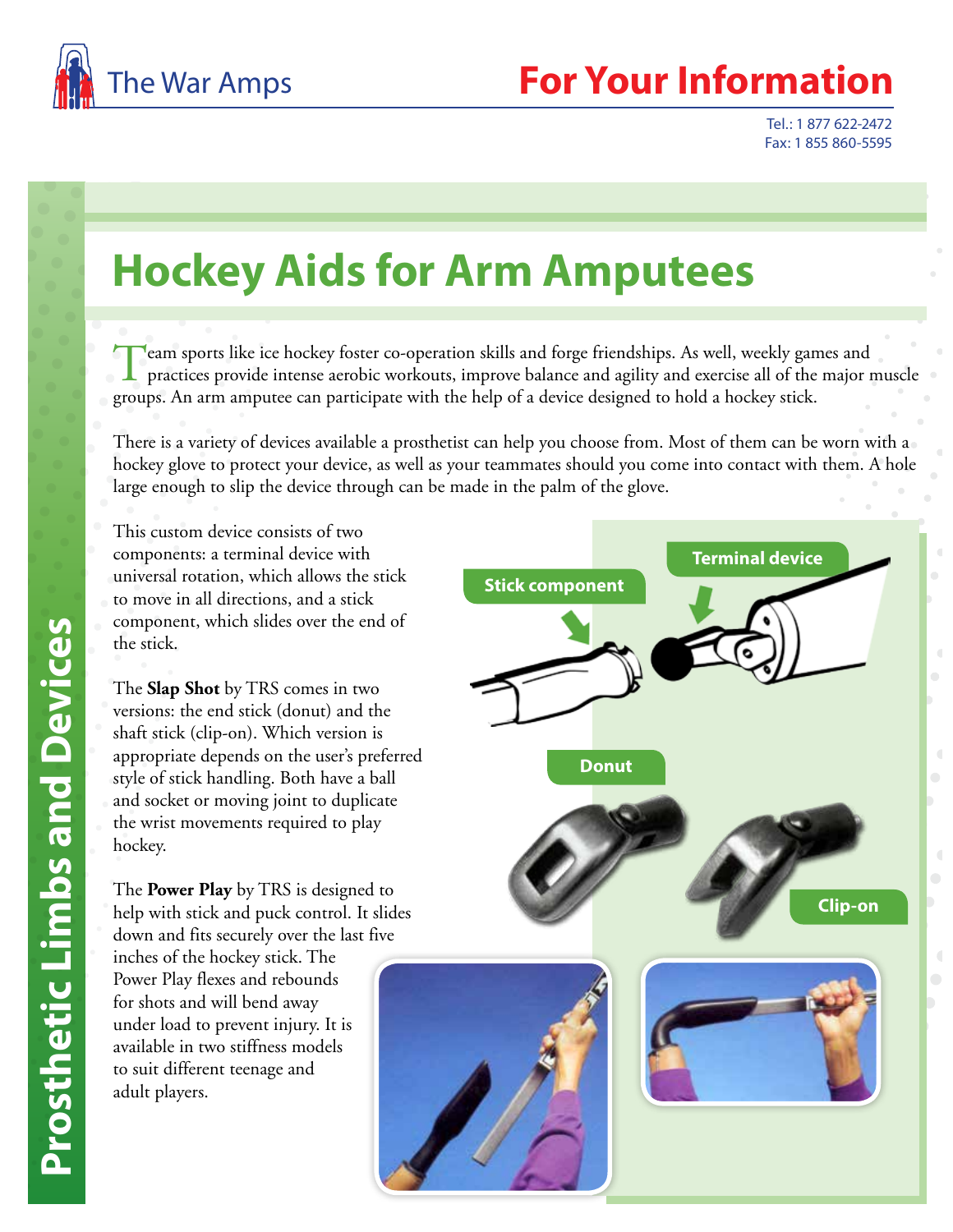## **Custom Hockey Devices!**





**This device, which is attached to a standard socket for the amputee's residual limb, fits through a hockey glove.**



**This amputee has a high-level hockey arm that has an opening intended to make his residual limb more comfortable.**



**This partial hand amputee uses a special insert with a curved edge to accommodate his hockey stick. It fits into his glove and he uses his natural thumb to grasp his stick.**



588888

333333

**This is a very specialized custom-made device.**



**This device attaches around the hockey stick rather than to the end. It allows rotation of the wrist.**